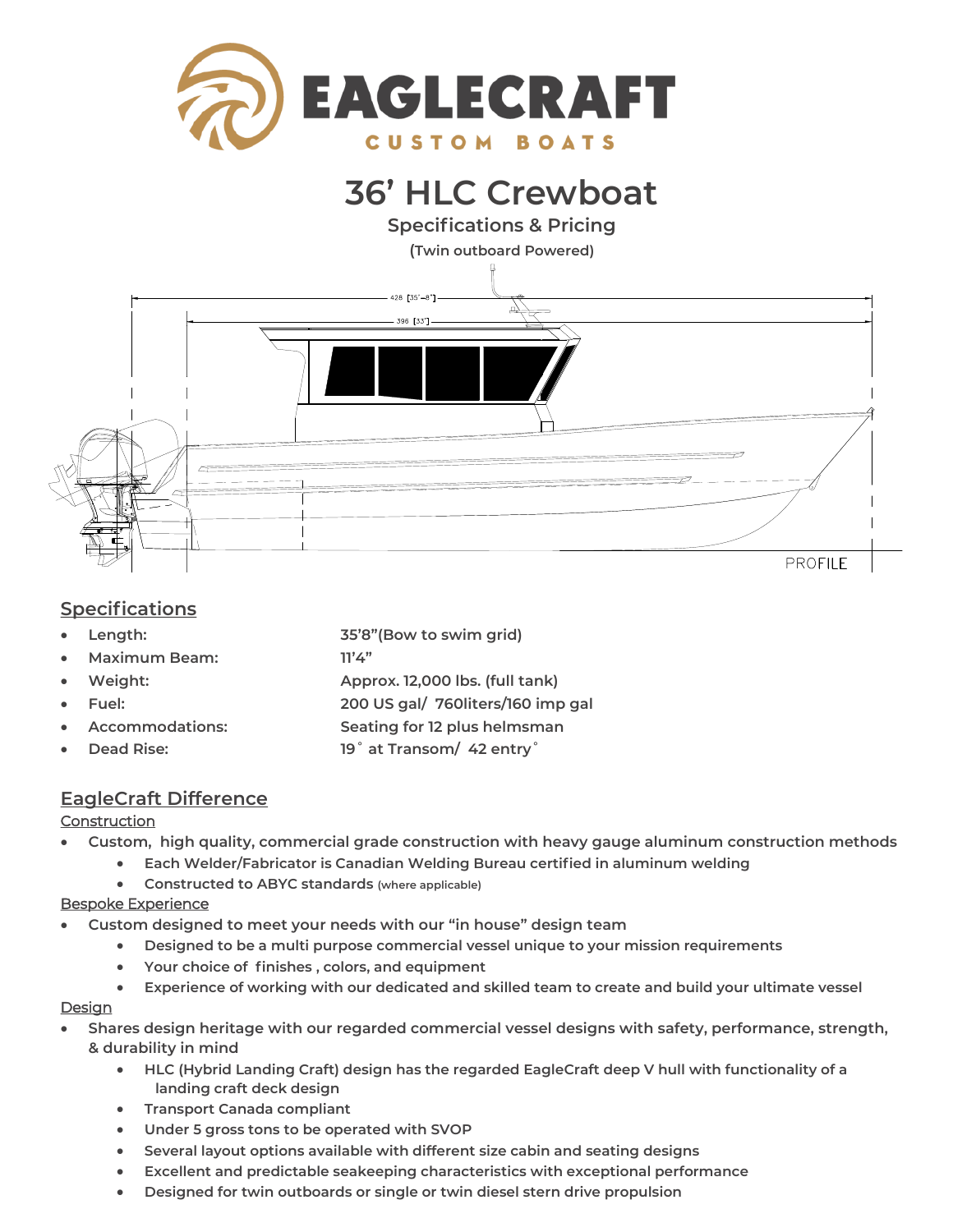

### Hull & Superstructure

- 36' LOA x 11'4" beam hull. Fabricated with 1/4" 5086 alloy bottom & side plate, 8 welded cleats
- Deep transverse frames welded at every longitudinal stringer & gunwale
- Water tight bulkhead
- Keel doubler welded on full length of keel
- Forward leaning cabin. Designed to fit 12 passengers & optional head
- Commercial grade windows , 2 sliding windows, 2 doors
- 200 US Gal/ 760 Liter/ 160 Imp Gal Plastic fuel tanks
- (2) 2000 gph bilge pump w float switch forward,
- 30" extended hardtop with drainage for cabin roof
- Aft Deck: 65"long x 100" wide with self bailing deck
- Aft Cockpit storage large locker, hatch with gas struts, in cockpit sole with overboard hatch drainage
- 66" wide electric/hydraulic landing ramp with locks
- 1" aluminum railings
- Cockpit railing with safety chains
- Extended swim platform with 4 step collapsible ladder
- Bottom Paint and Non skid Paint systems

### Main Cabin

- Raised profile helm dash
- Mechanical suspension black vinyl helm seat
- 12 passenger bus style seats covered in black vinyl
- Life Vest storage locker under one bench seat
- Textured paint on interior surfaces of vessel
- Headliner with trim
- Checker plate flooring
- LED lights
- USB outlet at dash
- Ventilation Vent
- CO Sensor
- Delivery includes 1 day of training

## **EagleCraft 36' HLC (Twin Outboards)**

## **Base Platform Specifications**

### Engine/ Mechanical/ Systems

- Twin Outboards—Yamaha 300'S with DEC controls Other outboard manufactures available upon request ( Single & Twin Volvo Diesel engines available)
- Dual Racor Fuel Filters
- Hydraulic steering
- Trim tabs
- Diesel heat furnace

### Electrical system

- Outboard alternators
- Blue Sea 12 volt system with switches/ fuses
- Blue Sea automatic charge relays with manual over ride
- (2) AGM starting batteries 31 Series,
- (2) AGM house batteries 12 volt
- Tinned Marine Grade wiring with labeled heat shrink connections
- **Navigation** 
	- Richie compass with light
	- Horn
	- LED Navigation lights
	- Wiper system
	- Radar Mast with hinge system

### Technical Design Specifications

- Designed to be under 5 Gross Tons
- Transport Canada Compliant
- Operate with SVOP certificate
- Forward Cargo hold to fit ATV/UTV less than 66" in wide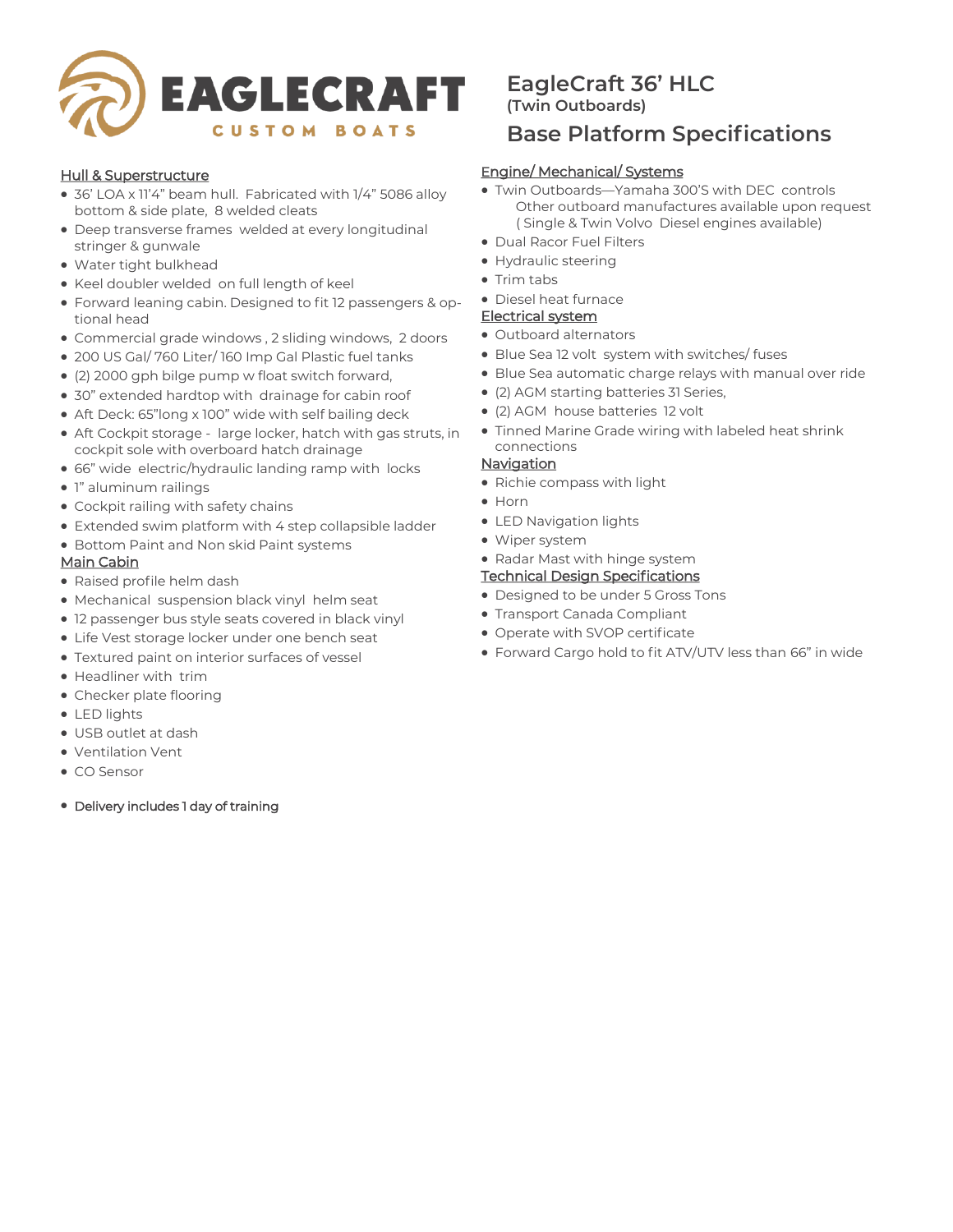## **Popular Custom Optional Equipment EagleCraft 36' HLC Crew boat**

 **(Twin outboard Powered)**

### Preferred Option Package

- Insulate cabin and cover with plastic laminate on cabin sides and bulkheads with trim
- Add enclosed head in cabin with door, flushing head with holding tank & macerator discharge
- Upgrade to premium suspension helm & co-pilot seats with height adjustment, more travel, swivel
- Add snack trays to each seat
- Remote spotlight
- Bow docking Lights
- Transom door
- Log Skegs
- Forward Cargo deck spreader light bar
- Aft Deck spreader light
- 8" 12 volt Commercial Bow Thruster with AGM battery

### Exterior Options

- Walk-thur side door 20" opening in cockpit
- Storage compartment in forward cargo deck with hatch hinged with overboard drainage
- Forward exterior seating for 12 passengers
- Push knees
- Forward Cargo area tie down railings
- Hull & Cabin Vinyl wrap color
- Custom Kayak racks
- Narrow 24" landing craft ramp with steps for person access to beach
- Credit to Remove land craft ramp and hydraulic system replace with v shaped bow

### **Interior Options**

- Smaller Cabin designs available upon request
- Upgrade flooring from checker plate to vinyl flooring
- Install interior see through window in head with privacy curtains
- 2 Fans installed at windshield
- Select interior colors including wood grain , paint , and upholstery

### Engine/ Mechanical/ System Options

- Increase Fuel tank to 900 liters/ 200 imp gal/ 240 US gal—Aluminum tank
- Yamaha 2nd helm controls with steering mounted on console
- Upgrade from mechanical hydraulic steering to power assist steering
- Upgrade from power assist to Optimus 360 joystick/steering at two helms with Sea station
- Automatic Outboard Flushing System
- Upgrade wiper system to Dual wipers with washer system and variable speed switch
- Upgrade from forced air furance to Diesel hydronic furnace 17,000 btu's with defrost
- Upgrade trim tabs to automated interceptor system
- 110 volt shore power system to system with galvanic isolator, circuit breaker panel and 3 outlets
- 3 additional 120 volt A.C. outlets
- 20 amp 12 volt battery charger ( requires shore power)
- Add 2800 watt inverter( 12 vlt to 120 vlt)/ battery charger with remote panel, upgrade from (1 31 series battery ) to a (4) AGM house batteries,
- Remote Battery Switches for house and start batteries
- Add 6 USB charging outlets one at each row of seating
- Windlass with anchor and rode 300' nylon brait, 50' chain

### **Electronics**

- Garmin 942xsv 9" chart plotter w sonar, 18" radar dome, GT41 transducer, Garmin Grid
- Increase Chart plotter size to 1242xsv 12" display
- Additional 9" Garmin display
- Additional 12 " Garmin display
- Icom VHF radio with 8' antenna
- AIS system ( transmit and received networked to Garmin Display(s)
- Stereo Fusion AM/FM unit with Bluetooth, UBS, AUX with (4) JL AUDIO speakers
- Remote vessel monitoring system for Bilge Pump, Battery, Temperature, Shore power, & vessel position

### **Additional Custom Options & Equipment Available Upon Request All vessels are custom designed to fit our customers specific needs**